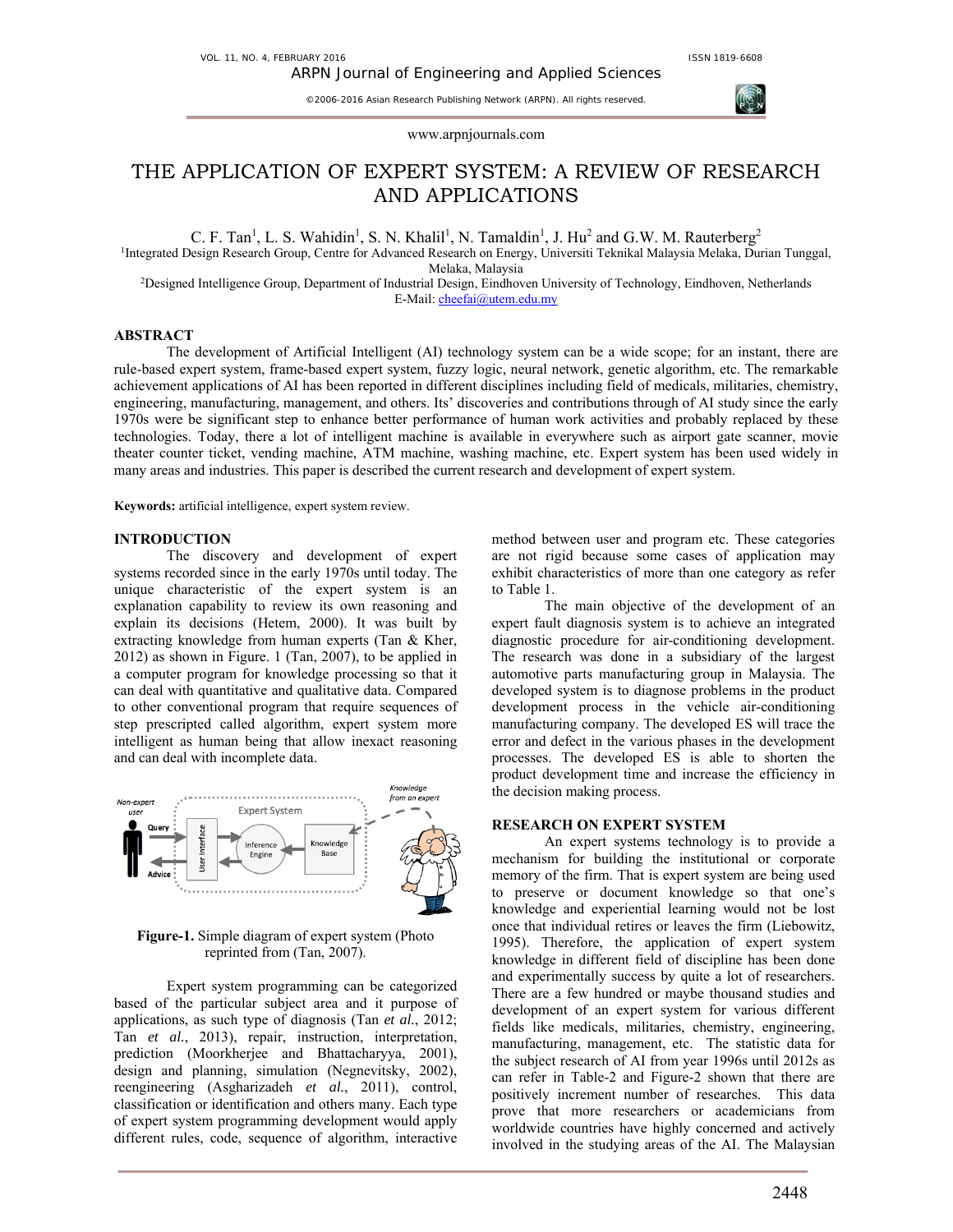

# www.arpnjournals.com

academicians and researcher collaboration with the industrial sectors for the current last 10 years indicates the improved of ranking and percentage of number of researches. Compared to the 140 countries, the Malaysia in year 2000 is only in the rank of 60 and the rank improves to 18 in the year 2012. The benefits and contributions from development of AI, especially the expert system development program in any discipline of study become significant. One of the reasons the application of expert system is to provide better alternative solutions and assist the companies to struggle among the world competitive market challenges. In terms of the optimization whole process activities for product

development, its hope to prevent the losses or the wastes source of materials, producing times, labor, facilities and utilities invested by a company to manufacture a product. In addition, the company source of capital rolling can be enhanced therefore better profit will be generated. The researcher contribution in their journal, articles, conference papers and thesis writing, study field of expert system as can be searched in various areas of study. This paper only discussed several numbers of an expert system study in seven disciplines; there are engineering, manufacturing, medicals, management, military, manufacturing, medicals, management, military, education & training.

| No.             | Category                          | <b>Problem addressed</b>                                                                                 | <b>Applications Program (Examples)</b>                                                                                                                           | Reference                        |
|-----------------|-----------------------------------|----------------------------------------------------------------------------------------------------------|------------------------------------------------------------------------------------------------------------------------------------------------------------------|----------------------------------|
| 1.              | Diagnosis                         | Recommend remedies / treatment<br>to illnesses, trouble-shoot                                            | SHYSTER-MYCIN : a legal expert system to diagnosis<br>and treatment of meningitis and bacteremia infections                                                      | O'Collagham, 2003                |
|                 |                                   | technical machine problem                                                                                | ONCOCIN & ONCO-HELP - 1980s : diagnosis of the<br>general cancer diseases                                                                                        | Saritas et al., 2013             |
|                 |                                   |                                                                                                          | DExS: Identifying the treatment accurately by<br>diagnosing the diseases.                                                                                        | Patra et al., 2010               |
|                 |                                   |                                                                                                          | Diagnosis of industry piping manufacturing process                                                                                                               | Tan and Kher, 2012               |
|                 |                                   |                                                                                                          | Diagnosis of automatic wire bonding machine                                                                                                                      | Tan, 2007                        |
| 2.              | Repair                            | Suggest the planning schedule<br>structure to repair of item and<br>maintenance works                    | ESPCRM: for personal computer repair and<br>maintenance                                                                                                          | Leng and teng, 1992              |
| 3.              | Instruction                       | As training program that evaluate<br>users ability with current<br>knowledge base or monitor<br>progress | HSPEXP: to assist less experienced modelers with<br>calibration of a watershed model                                                                             | Liebowitz, 1995                  |
| 4.              | Interpretation                    | To analyze data input and<br>determine its significance<br>(compare with knowledge base)                 | Hepaxpert - 1989: To allows precise and exhaustive<br>interpretations of hepatitis serology test results                                                         | Rudgier et al., 2010             |
| 5.              | Prediction                        | As method to guess or make<br>assumption the possible outcome<br>based data record.                      | <b>DEREK</b> : Predicts a variety of types of toxicology<br>StAR : Predicts carcinogenicity                                                                      | Syed-Abdullah et al.,<br>2011    |
|                 |                                   | Recognition of CAD feature                                                                               | Design of a Feature Recognition System for CAD/CAM<br>Integration                                                                                                | Tan et al., 2013                 |
| 7.              | Forecasting                       | Gas price forecasting                                                                                    | Integration of GMDH neural network with GA and Rile-<br>based Expert System                                                                                      | Abrishami and<br>Varahrami, 2012 |
| 8.              | Design and                        | To develop and decide solution in                                                                        | <b>COMEX</b> : to collect data about the costs of products,                                                                                                      | Grahovac and                     |
|                 | planning                          | shorten time, sometime act as                                                                            | services and customers for planning and control function                                                                                                         | Devedzic, 2010                   |
|                 |                                   | human experts                                                                                            | CAKES-ISTS: for planning an Internet-based stock<br>trading system                                                                                               | Lee and Lee, 2012                |
| 9.              | Monitoring                        | Comparing observations to plan<br>vulnerabilities                                                        | VES: To analyze vibration in condition monitoring of<br>fixed plant                                                                                              | Ebersbach and Peng,<br>2008      |
| 10 <sub>1</sub> | Control                           | Interpreting, predicting, repairing,<br>and monitoring system behaviors                                  | KBESs :- industrial applications of real-time knowledge<br>based expert systems for process control.                                                             | Stanley, 1991                    |
| 11.             | Monitoring<br>control             | To monitor operations and<br>control functions that particularly<br>important in decision making         | <b>StruxureWare Power Monitoring Expert 7: To</b><br>collects and organizes data gathered from facility's<br>electrical network and presents it in comprehensive | Moridis et al., 2013             |
| 12.             | Classification/<br>identification | To classify or identify the<br>objectives in the system based on<br>differences features or attributes   | <b>DENDROID</b> : to analyzing and classifying code<br>structures in Android malware families                                                                    | Tangil et al., 2014              |
| 13.             | Discovery                         | To aid a user getting to, setting up<br>or otherwise exploring the system                                | SeTES : to assist in the discovery and recovery of<br>Unconventional Gas Resources (UGS)                                                                         | Moridis et al., 2013             |
| 14.             | Debugging                         | To provide incremental solutions<br>for complex problems                                                 | SIPDES: To simulate Program Debugger Using an<br><b>Expert System</b>                                                                                            | Doukidis and Paul,<br>1991       |
| 15              | Selection                         | To select the suitable machining<br>tool                                                                 | To select the suitable carbide tool for CNC machine                                                                                                              | Tan et al., 2012                 |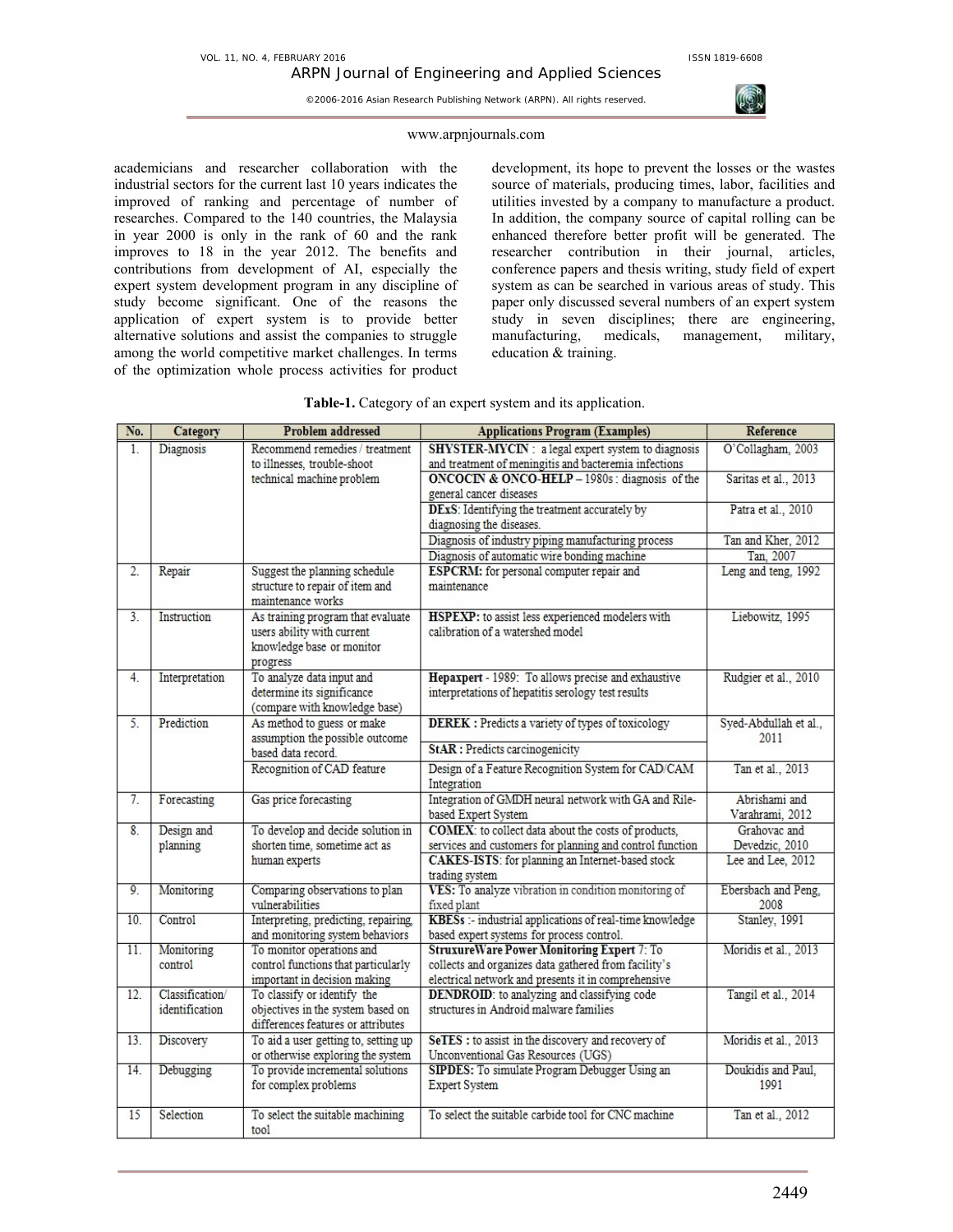

#### www.arpnjournals.com

**Table-2.** A ranking in the top five of a country founded on the total research on AI topics (ScImago Lab, 2014).

| Rank | <b>Country</b>             | Number of<br>documents<br>Percentage (%) |       |
|------|----------------------------|------------------------------------------|-------|
|      | Year 1996-2012             |                                          |       |
| 1    | <b>United States</b>       | 23,558                                   | 17.94 |
| 2    | China                      | 11,902                                   | 9.06  |
| 3    | United Kingdom             | 9,030                                    | 6.88  |
| 4    | Japan                      | 6.341                                    | 4.83  |
| 5    | Spain                      | 6,104                                    | 4.65  |
| 30   | <b>Malaysia</b>            | 848                                      | 0.65  |
|      | Total countries $= 140$    |                                          |       |
|      | Total documents $= 131340$ |                                          |       |



**Figure-2.** The total research of the AI from 2000-2012 for the Malaysia country (ScImago Lab, 2014).

#### **Engineering & Manufacturing**

The impact of computer technologies application of the engineering branch such as mechanical, electrical, Automotive, locomotive, chemical and others branch could be a tough subject to be discussed. Products from the current engineering industries as we can find in everywhere make our life become much easier and comfortable, for the instant a vehicle that shortens our travelling period, remote control enables us to operate the machine for long distance, etc. Behind these product engineering processes, certain process, perhaps inefficient to be performed and handled by conventional way. Therefore, an expert system implies into the engineering and manufacturing process can provide greatest assistance for operational workers during perform and deal the critical and important tasks. Furthermore, accurate result analysis of each engineering parts or process able to obtained from expert system that can prevent any losses for the company.

# **Medical**

Technologies in medical treatment are important as well as during pre-treatment of medical consultation, diagnosis disease until the actual treatment by a specialist or doctor. Not many medical practitioners who have enough expertise and experience to consult patients about diagnosis and treatment a certain high-risk diseases especially in most developing countries like South of Asian, African and third world countries. Furthermore, patients need to wait in longer period before diseases has been diagnosis by specialist and when the treatment is stated, it may already late and patient could be suffered for the whole life or in certain worse case mortality of patients cannot be avoided. Computer technologies such as expert system can solve the above problems with the aim to conduct the earlier diagnosis diseases for patients, identify disease symptom and provide immediate accurate response to save patient life (Cabrera and Edye, 2010). In addition, the chance percentages to cure that disease turn to positive which mean the current practice for patient to consult specialist before treatment become more effective.

#### **Management**

Expert system build for the usage of different application and different group of decision makers each level in the organization, there are managers, accountant, financial analysis, consultant, strategic planners etc. In developing expert system, management teams might have difficulties during strategic plan consist of sourcing expert advisors, budget, time constraint, other management support and contribution, skill etc. (Shariat *et al.*, 2013). Soufi *et al.* (2013) studied that expert system as importance and provide accommodation to the management to investigate the different aspect of assumption and optimal solution even though in complex case where the management problem normally solved by expertise which took more longer time for solving. Due to community demand and modern business culture nowadays, development of expert system for the application for data and information management in organization became significant role. Furthermore, company managers have an authority to access the information should engaged with the technologies such as expert system for them able to manage their management resources which more systematic, improve accountability and traceability of information system management. An expert system as programmed to facilitate in decision making in management and organization toward the high performance, it program also show that the management in its decision (Shariat *et al.*, 2013)

#### **Military**

The technologies of artificial intelligence for the most military program and hardware are wide and varied which due to robustness, reliability and durability. It showed the improvement to the military communication security, operation, control and maintenance, training areas etc. Liao (2008) studied that the expert system as significant to facilitate decision support in the command and control process ability by a military commander due to expensive and complexity real situation in the military program training. The potential of expert system can solve many problems for the military and some AI application had demonstrated their utility such as a device tool to find bombs and mines, and search different radar. The AI application in the military field which available in current technology for instant the CALO (Cognitive Assistant that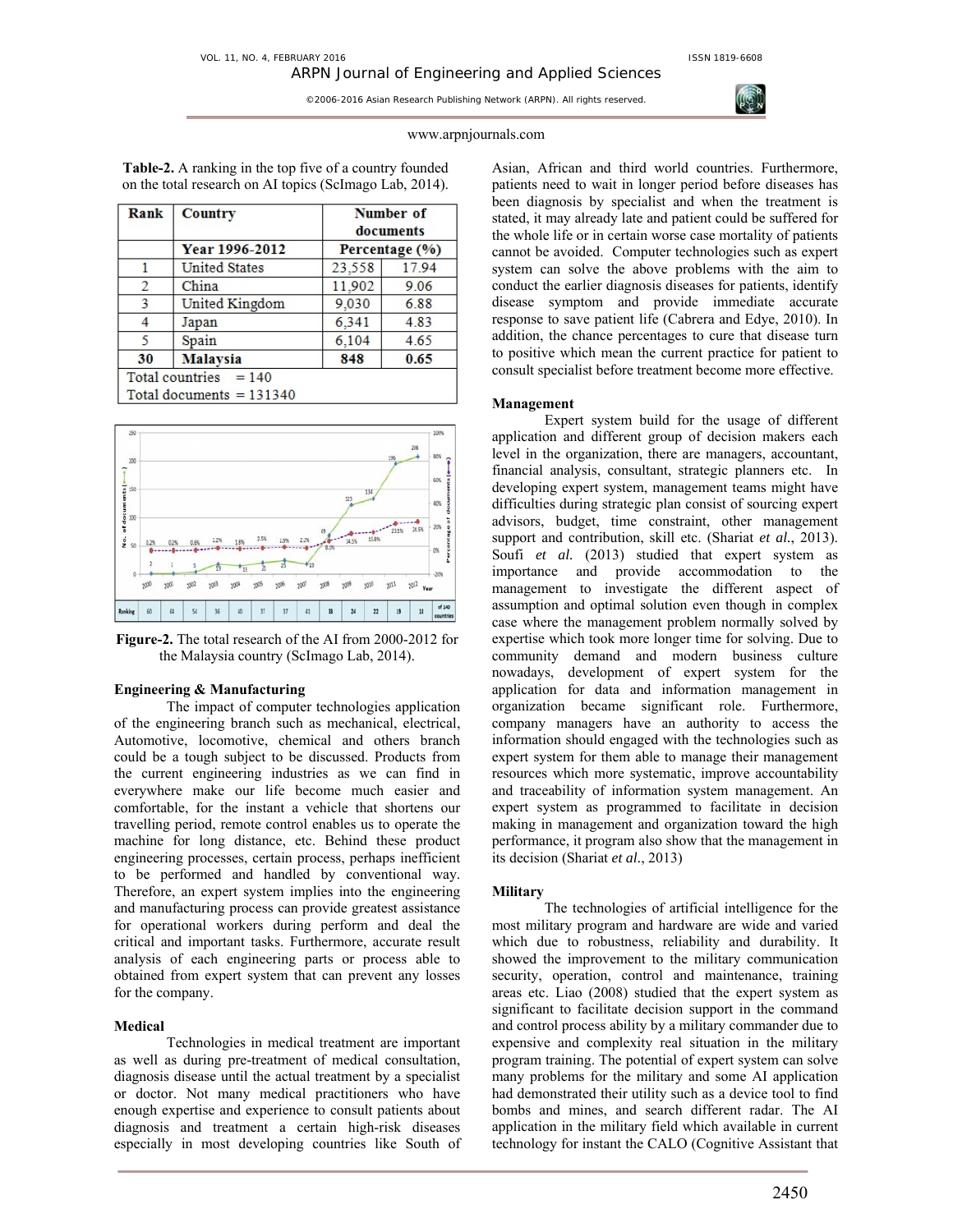#### www.arpnjournals.com

Learns and Organizes) and PPAML (Probabilistic Programming for Advancing Machine Learning) were financed by U.S. Advanced Research Projects Agency of the Pentagon. PPAML is AI program to make accessible and effective of machine learning capability for a wide variety of information program and military weapons (Keller, 2013).

# **Education & Training**

Currently education learning process and training aid tools among students are well developed by advanced technology. Back to era after the Independent Day of Malaysia in 1957, education facilities and accommodation for children to study in the classroom was not like today. Mostly at the countryside areas, all teaching course provided in conventional method where less or no interaction in the learning process between teachers and pupils. Teachers would teach by chalk-talk method and pupils were just listening and takes note. Therefore, Nwigbo and Agbo (2013) has introduced expert system is very useful to facilitate teaching and learning process. Moreover, expert system can act as intelligent tutor and perhaps tutor and students are unnecessary anymore to meet in the same tutorial classroom. These processes of teaching include the training become dynamic and intelligent as stated by Hossein and Maryam (2012). Today, the technology invention makes a possibility to enhance the educational method so both educators and students become interested through the way of learning process. From the level of primary school until university level, application of expert system offers many advantages to support academic process. As example, compare the traditional way for student to get the advice about courses selection in the university or college, development prototyping student advising expert system proved and showed that automated advising as equivalent as human advisor about 93% (Al Ahmar, 2005; Al Ahmar, 2012). That is mean expert system is successful implemented during educational process and promising better teaching environment for students especially.

# **STATE OF THE ART EXPERT SYSTEM FRAMEWORK**

Selection of the expert system framework becomes the important factor for successful expert system project. Norton (1986) examined that the impact of particular framework on virtually every phase of an expert system project through the Bayesian Theory. Various characteristics need to be considered by system designers when evaluating an expert system framework. These are different aspects of knowledge acquisition, inference, knowledge representation, and explanation, knowledge engineering, and knowledge utilization depends on different tools applied. The impact of expert system technology by viewing of framework construction can be categories into six factors the technology itself; market realities; personal, organizational, and societal values; and policy choices (Chen, 2002). The framework of the successful implementation of each category of expert

system is based on the influences both the user perceptions and the speed of its diffusion among the user group have been discussed by Bradley and Hauser (1995).

# **CONCLUSIONS**

 Modern businesses, academicians, scientists, engineers, manufacturers or individual were recommended to compile resources and expertise data which significantly will benefit other people. For companies, it could be the master storage the knowledge and operation expertise in keeping survival the operation of the company and eliminate a problem hiring or replacing human experts. The output of these researches will benefit any type of manufacturing industry by the optimization of product development in early stage design.

# **ACKNOWLEDGEMENTS**

This work is financially supported by Ministry of Education Malaysia (MOE) under Research Acculturation Grant Scheme (Grant Nos: RAGS/2012/UTeM/TK01/3 B00003). Special thanks to the Centre of Research and Innovation Management (CRIM) and Faculty of Mechanical Engineering, Universiti Teknikal Malaysia Melaka for the support.

# **REFERENCES**

- [1] Hetem, V. (2000). Communication: computer aided engineering in the next millennium, Computer-Aided Design, 32, pp.389-394.
- [2] Tan, C.F. and Kher, V.K. (2012). A Fault Diagnosis System for Industry Pipe Manufacturing Process, International Review of Mechanical Engineering, 6(6), pp.1292-1296.
- [3] Tan, C.F. (2007). An Expert Fault Diagnosis System for Auto Wire Bond Machine, Journal Teknologi, 47(A), pp.55-73.
- [4] Tan, C.F., Kher, V.K. and N. Ismail. (2012). An Expert Carbide Cutting Tools Selection System for CNC Lathe Machine, International Review of Mechanical Engineering, 6(7), pp.1402-1405.
- [5] Tan, C.F., Kher, V.K. and Ismail, N. (2013). Design of a Feature Recognition System for CAD/CAM Integration, World Applied Science Journal, 21(8), pp.1162-1166.
- [6] Moorkherjee, R. and Bhattacharyya, B. (2001). Development of an expert system for turning and rotating tool selection in a dynamic environment, Journals of Materials Processing Technology, 113, pp.306-311.
- [7] Negnevitsky, M. (2002). Artificial Intelligence A Guide to Intelligent System, First Edition. Addison-Wesley, Pearson Education Limited, England.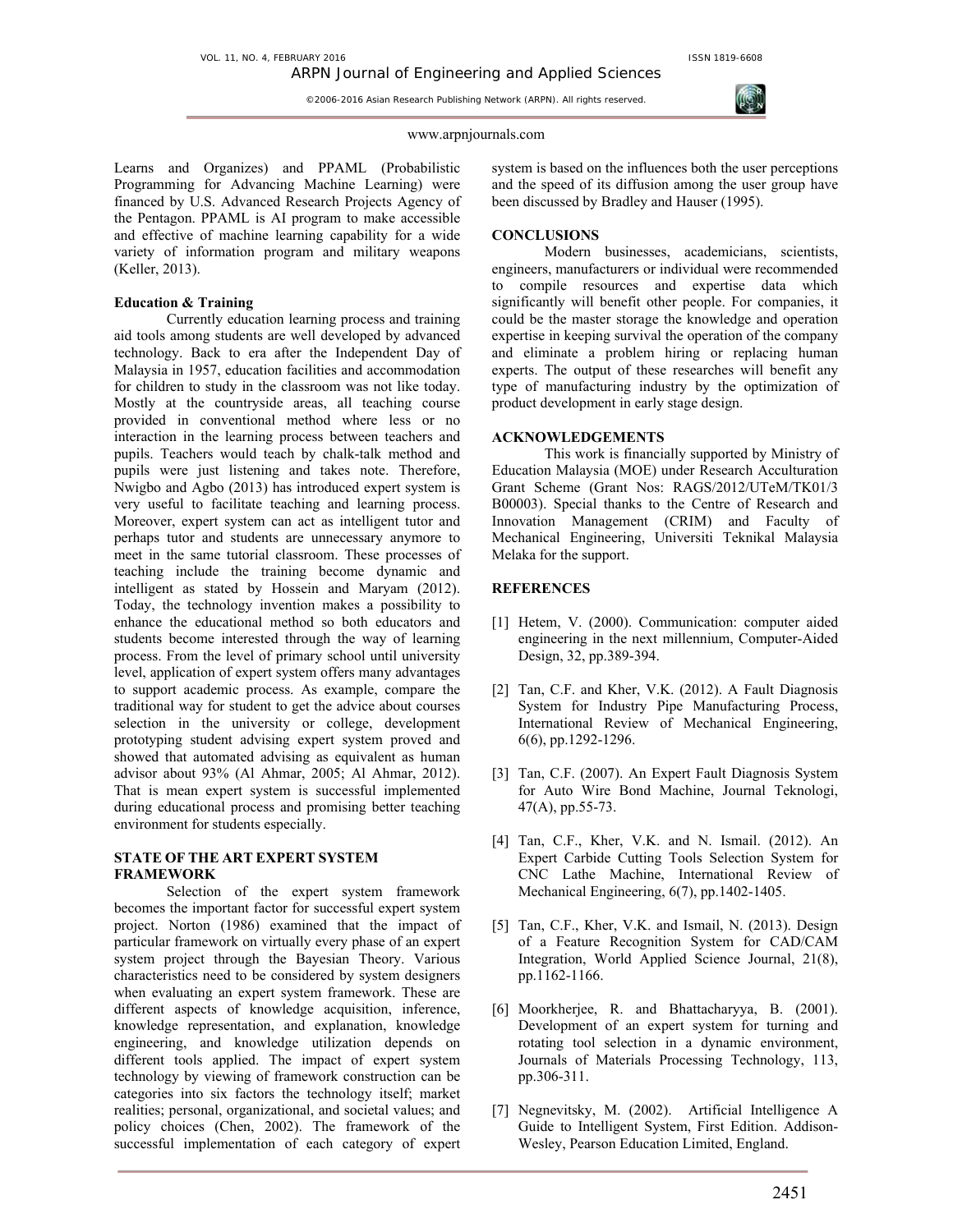

#### www.arpnjournals.com

- [8] Da Silva, V.N.A.L., Linden, R. and Ribeiro, G.F. (2007). A Framework For Expert Systems Development Integrated to a SCADA/EMS Environment, In the Proceedings of the  $14<sup>th</sup>$ International Conference on Intelligent System Applications to Power Systems.
- [9] Coplay, S. (2013). Expert Systems, Available at: http://www.igcseict.info/theory/7\_2/expert/. [Accesses on 3 December 2013]
- [10]Efremova, O.A., Nikitin, V.M., Lipunova, E.A., Anobin, d.A. and Kamyshnikova, L.A. (2013). Estimate or the effectiveness of intelligent information system of early diagnosis and prognosis of cardiovascular disease, World Applied Sciences Journal, 26(9), pp.1204-1208.
- [11]Fard, A.M., Kamyar, H. and Naghibzadeh, M. (2008). Multi-expert disease diagnosis system over symptom data grids on the internet, World Applied Sciences Journal, 3 (2), pp.244-253.
- [12]Syed-Abdullah, S., Omar, M. and Mohd Idris, M.F.I. (2011). Team achievements equality using fuzzy rulebased technique, World Applied Sciences Journal, 15(3), pp.359-363.
- [13] Voronin, J.F., Fomenkov, S.A. and Kravets, A.G. (2013). Virtual simulator for making castings without cracks skills development, World Applied Sciences Journal, 24, pp. 202-207.
- [14] Asgharizadeh, E., Haghnegahdar, E.L. and Ghorbani, H. (2011). Reengineeiring based on using artificial neural networks in manufacturing and production industries, World Applied Sciences Journal, 14(10), pp.1515-1522.
- [15]O'Callaghan, T.J., Popple and McCreath, E.C. (2003). SYTSTER-MYCIN: a hybrid legal expert system, In the Proceedings of the Ninth International Conference on Artificial Intelligence and Law.
- [16] Saritas, I.N., Allahverdi, N. and Sert, U. (2013). A fuzzy approach for determination of prostate cancer, International Journal of Intelligent Systems and Applications in Engineering, 1(1), pp. 01-07.
- [17]Patra, P.S.K., Sahu, D.P and Mandal, I. (2010). An Expert System for Diagnosis of Human Diseases, International Journal of Computer Applications, 1(13), pp.71-73.
- [18] Tan C.F. and Kher, V.K. (2012). A Fault Diagnosis System for Industry Pipe Manufacturing Process, International Review of Mechanical Engineering, 6(6), 6, pp.1292-1296.
- [19] Leng, G.W. and Teen, L.K. (1992). An Expert System for Personal Computer Repair and Maintenance, Engineering Application Artificial intelligent, 5(2), pp.121-133.
- [20]Liebowitz, J. (1995). Expert systems: A short introduction, Engineering Fracture Mechanics, 50(5- 6), pp.601-607.
- [21]Rudigier, S.R., Brenner, R. and Adlassnig, K.P. (2010). Expert-System-Based Interpretation of Hepatitis Serology Test Results as App Store Iphone Application, In the Proceedings of eHealth2010 Conference.
- [22] Tan, C.F., Kher, V.K. and Ismail, N. (2013). Design of a Feature Recognition System for CAD/CAM Integration, World Applied Science Journal, 21(8), pp.1162-1166.
- [23] Abrishami, H. and Varahrami, V. (2012). Survey of a rule based expert system for gas price forecasting, World Applied Sciences Journal, 16(4), pp.493-500.
- [24]Grahovac, D. and Devedzic, V. (2010). COMEX: A cost management expert system, Elsevier Ltd, 2010.
- [25] Lee, K.C. and Lee, S. (2012). A causal knowledgebased expert system for planning an Internet-based stock trading system, Expert Systems with Applications, 39(10), pp.8626-8635.
- [26]Ebersbach, S. and Peng, Z. (2008). Expert System Development for Vibration Analysis in Machine Condition Monitoring, Journal Expert Systems with Applications, 34(1), pp.291-299.
- [27] Stanley, G.M. (1991). Experience Using Knowledge-Based Reasoning in Real Time Process Control, In the Proceedings of International Federation of Automatic Control (IFAC) Symposium on Compute r Aided Design in Control Systems.
- [28]Moridis, G.J., Reagan, M.T., Kuzma, H.A., Blasingame, T.A., Huang, Y.W., Santos, R., Boyle, K.L., Freeman, C.M., Iikl, D., Cossio, M., Bhattacharya, S. and Nikolaou, M. (2013). SeTESL A self-teaching expert system for the analysis, design and prediction of gas production from unconventional gas resources, Computer & Geosciences, 58, pp.100- 115.
- [29]Tangil, G.S., Tapiador, J.E., Lopez, P.P. and Blasco, J. (2014). DENDROID: A text mining approach to analyzing and classifying code structures in Android malware families, Expert Systems with Applications, 41(4), pp.1104-1117.